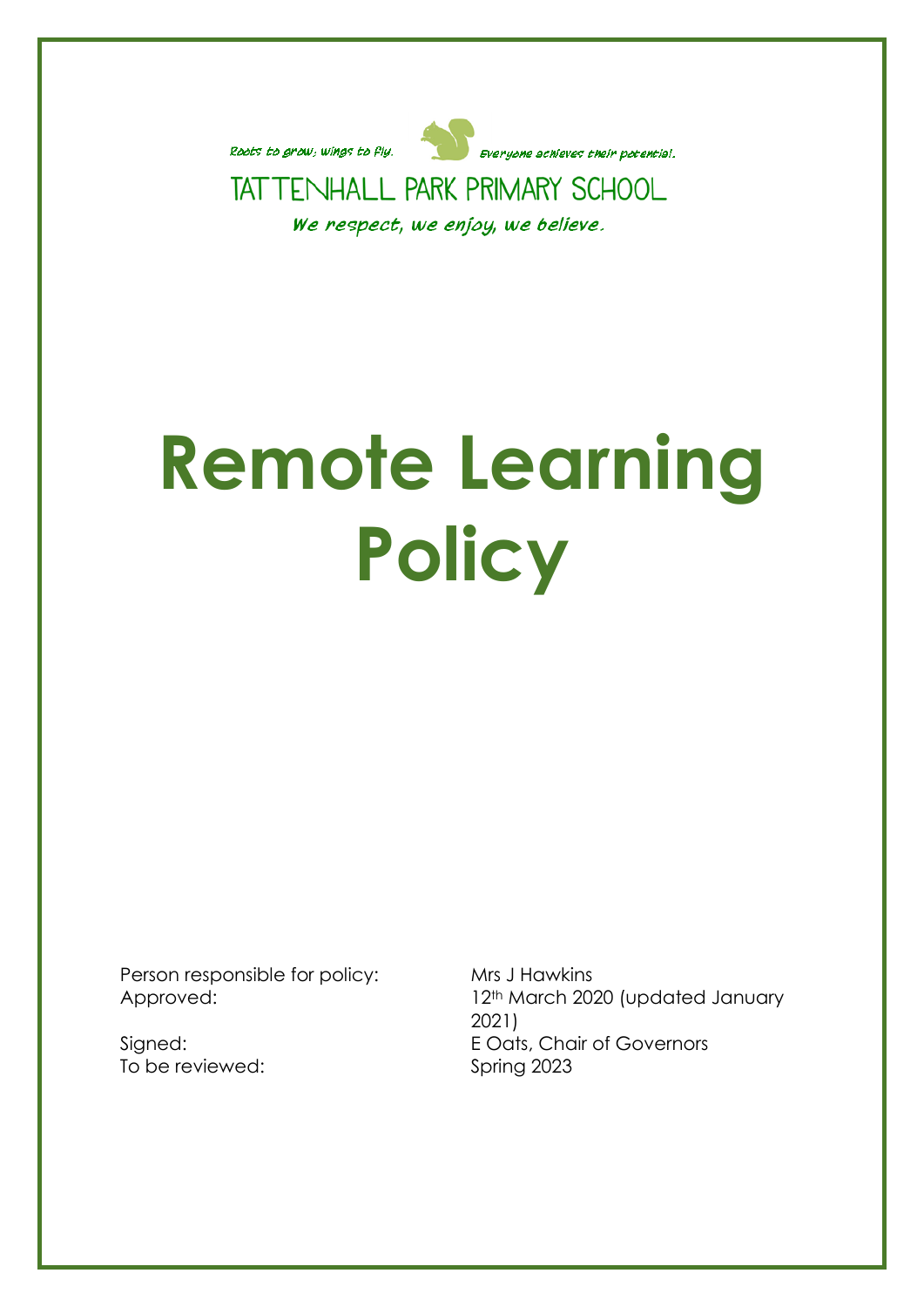#### **Introduction**

This policy covers remote learning (i.e. pupils learning at home in place of their lessons at school) in the case of both pupils having long-term authorised absence and school closure.

The purpose of this policy is to ensure that there is continuity regarding student learning and progress in both scenarios. This policy summaries the provision of remote learning for students in this position so that there are consistent and well-understood expectations of the level of support that will be provided for the pupils concerned.

The school has plans to avoid closure if at all possible, for instance the use of alternative premises if the site is unusable or the combination of classes if a disproportionate number of teaching staff are absent, though in certain circumstances closure may need to take place, particularly where it is advised by Cheshire West and Chester, the Department for Education or Department for Health and Social Care.

In light of the full school closure in January 2021, we have updated our Home Learning offer, for all children from Nursery up to Year 6.

# **Remote learning in the case of school closure**

- Staff have written daily timetables for all year groups which includes a suggested sequence of the lessons. These timetables can be used to help structure your child's day. However, we do understand that all families have different circumstances at home so these timetables can be used as a guide. The timetables are provided within the physical packs and also uploaded to the website via the pupil login area.
- The school will provide remote learning to pupils mainly via the school website. [https://www.tattenhallpark.cheshire.sch.uk/.](https://www.tattenhallpark.cheshire.sch.uk/) Pupils will have an individual login to access the Pupil Area.
- Remote Learning for our Early Years children in Nursery and Reception will be set via Tapestry. Nursery staff are uploading topic ideas to School Spider every fortnight to align with a theme. They are then responding to uploaded observations on Tapestry.
- Children from all year groups will be offered a mixture lessons that have been pre-recorded by their teacher or another member of the teaching staff, as well as other independent activities that mirror the school day. The quantity and subjects delivered remotely will vary depending on the age and needs of the different year groups.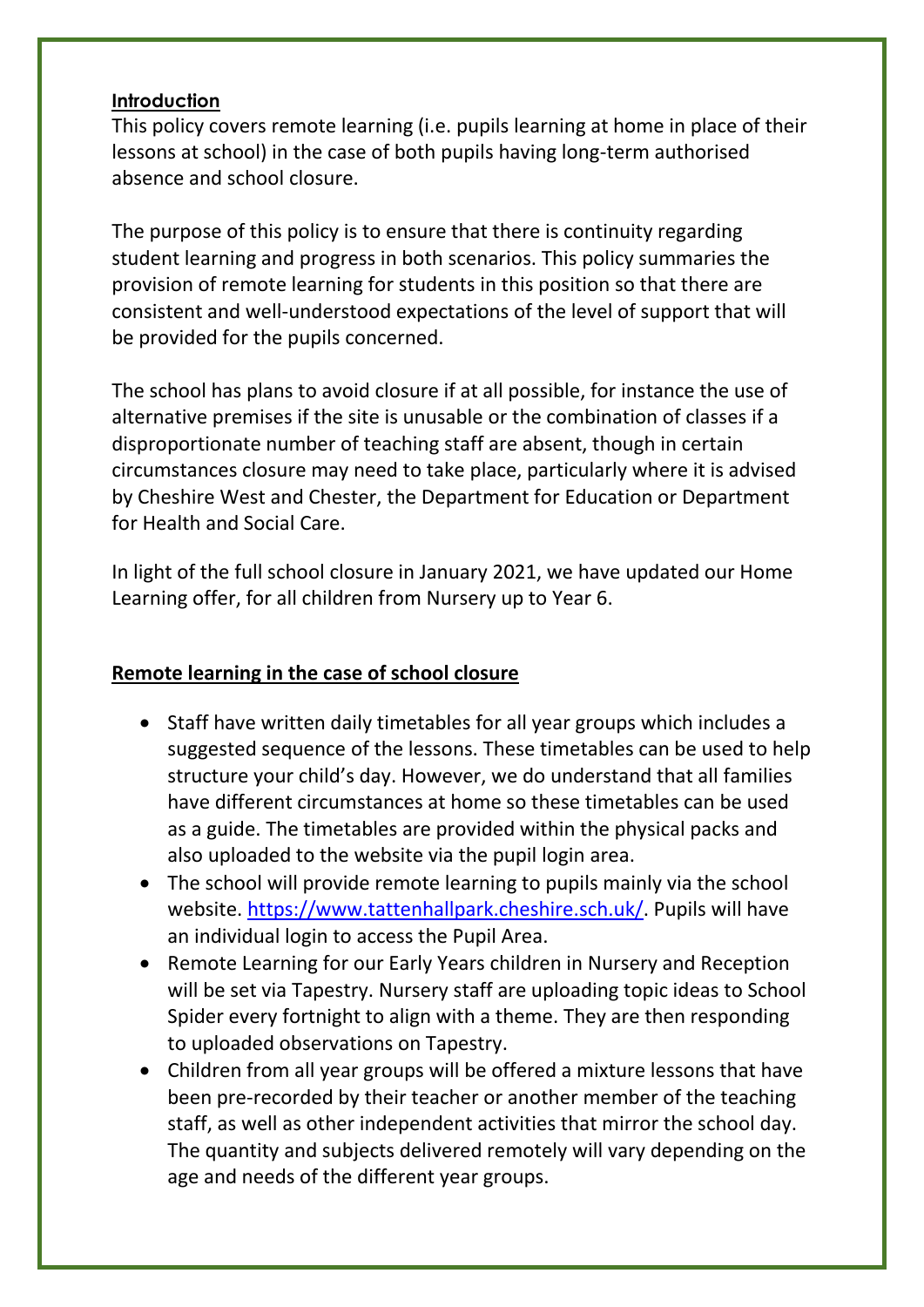- In addition to ensuring they have access to the website Pupil Area, pupils may be set other daily tasks using IT programs they are familiar with using in school. (Purple Mash, TT Rockstars, Ten Town and MyMaths) Staff will ensure all passwords are sent home in the event of a closure.
- In addition to IT resources, school will prepare physical packs of worksheets which can be collected by parents who have requested them. The work pack will also be available electronically and uploaded to the school website via the pupil log-in area.
- Teachers will set and upload work by **8.45am on each day that the school is closed.**
- Completed classwork (if electronic) should be returned by pupils to their teachers each day if at all possible. Teachers will aim to adapt their future planning and recording to address misconceptions.
- EYFS pupils (parents) can upload their work to Tapestry as an observation.
- Teachers will endeavour to respond to work they receive during the school day. Where work is received outside normal work hours, they will respond the next day.
- **Teachers are happy to provide support during the school day and will be remotely available during the day to interact with pupils.** This will be done via the Pupil Area on the school website, email or phone call.
- Completed work can be uploaded on the website in the Pupil Area or emailed to the class teacher.
- Teachers will be able to monitor pupil engagement and progress of remote learning using the work which they are sent in daily and also by checking the numbers of pupils logging in to view the recorded lessons.
- Weekly Zoom catch up sessions are arranged to support pupil wellbeing, celebrate the work completed and to gather feedback. Pupils should remain muted until invited to speak by their teacher and children should be supervised at home by an adult.
- All communication during a school closure needs to be done via the Pupil Area or by email to the class teacher. Please do not communicate via social media. All communication should be in line with the Parent Code of Conduct.
- If you have a general query, please contact Mrs Morgan or Mrs Harper on admin@tattenhallpark.cheshire.sch.uk

# **Communication**

To ensure the continuity of learning for all pupils, please ensure you have adequate IT equipment and internet access at home. Please contact the school office immediately if you do not have internet access.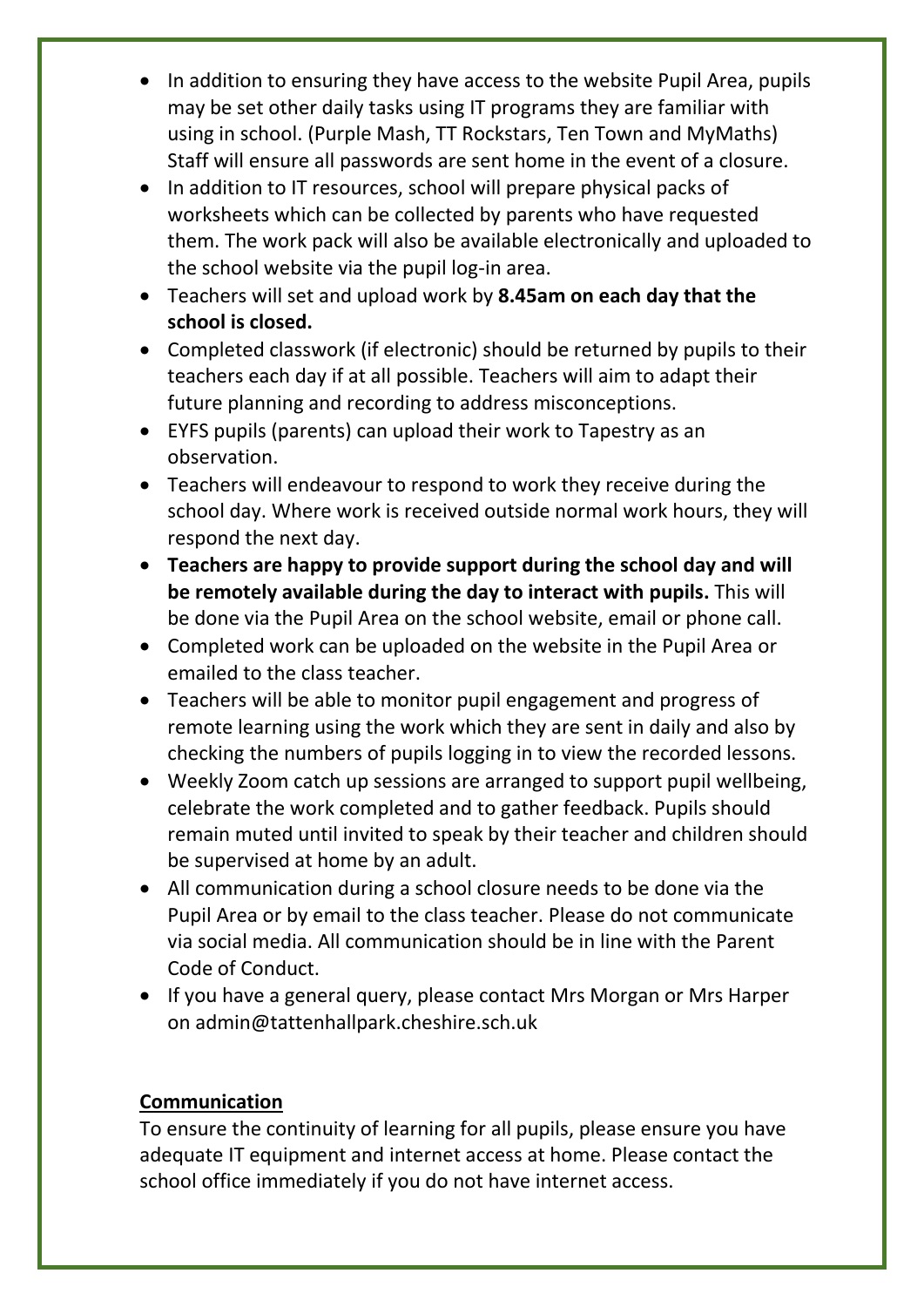The school will keep parents updated via the texting system and School Spider emails in the event of a closure.

## **Frequently asked questions:**

### **How do I communicate with my child's class teacher?**

Teachers will be accessible between the hours of 8.30am and 4pm daily. Please do not hesitate to contact them should you have any queries either via telephoning the school office or emailing the teacher directly. Teachers will also check in periodically to see how you are getting on. This will be a chance to discuss your child's well-being as well as the learning from that week and any other questions you may have. This is also a great opportunity for teachers to offer support in adapting the learning to suit the needs of your child.

EYFS staff will feedback via Tapestry regarding uploaded observations.

## **I have more than one child at home, how do I manage to log on to all lessons?**

All lessons are recorded and links provided for you to watch to suit your personal circumstances. This way you can stagger the recorded lesson inputs with each child to enable you to monitor their safe use of the internet. Pupils will generally have follow up tasks to complete after the recorded lesson.

We are preparing physical packs of work which are available to be collected each week. If you require one, please contact your child's class teacher. This will also reduce the pressure if your family has limited access and devices.

# **I am struggling to fit in all of the Home Learning lessons, are there any lessons I should prioritise?**

We completely understand that all families have different circumstances as well as differing responsibilities to juggle. If children need to prioritise lessons, we would suggest that both English and Maths lessons are completed. Please speak to your child's class teacher to help support with prioritises and individual needs.

## **Will my child's home learning be marked?**